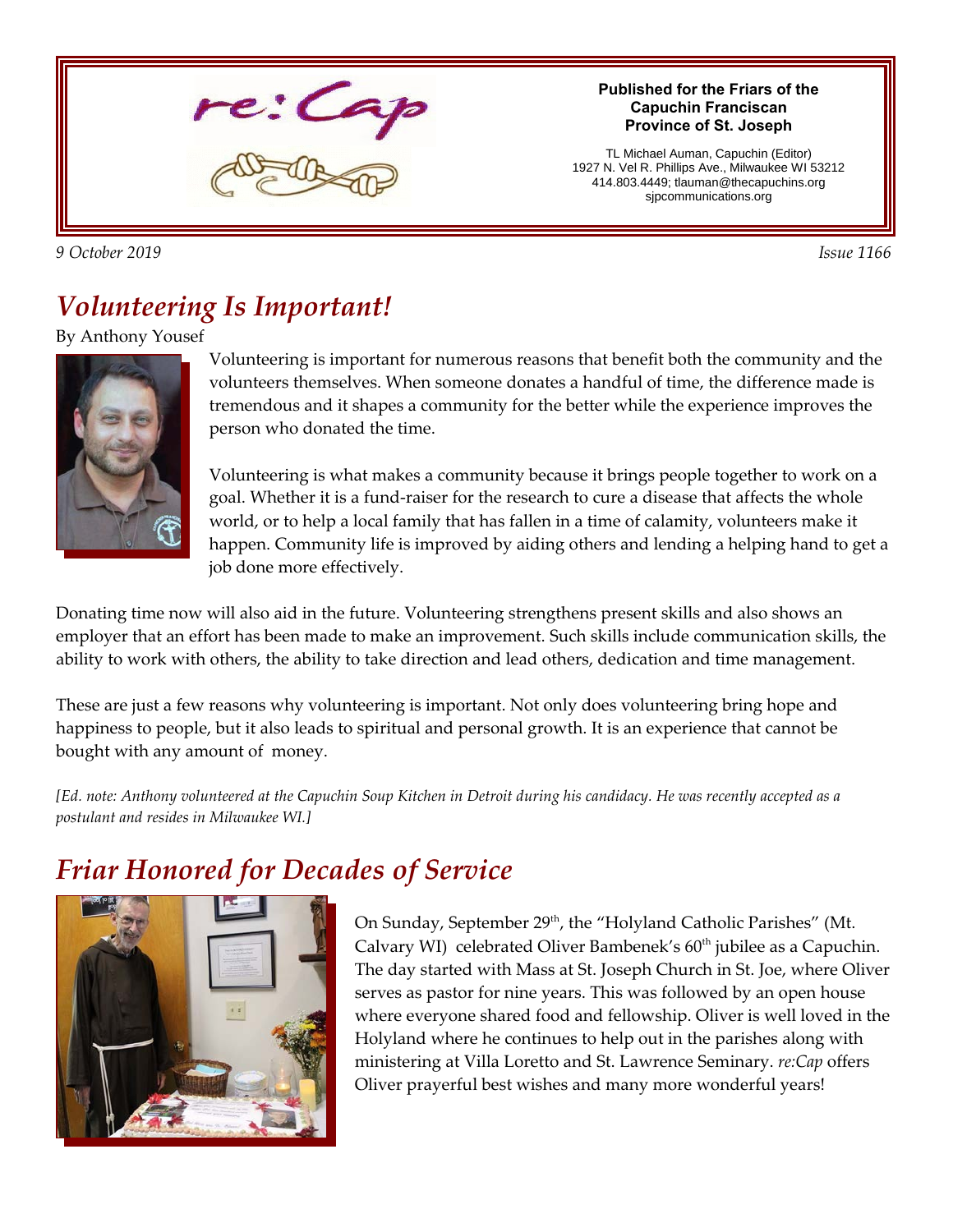### *Another Successful Fund-Raiser*



*L-R: Chris Nicole (parishioner) and friars Shebin Philip and Anthony Yousef, at the golf outing.*

On September 18<sup>th</sup> St. Francis Parish in Milwaukee held its 7<sup>th</sup> annual golf outing. The proceeds from the outing support property repairs and add money to the parish's scholarship fund. From last year's outing, the parish distributed over \$33,000 to post-high school students. Awards are made on the basis of service [to school community, church], not grade point average, as so many B- and C-students have little access to scholarship money and financial help.

The 2019 golf outing turned a profit of over \$76,000 which was only increased with a \$30,000 donation to the scholarship fund by one of the golfers. Mike Bertram is especially grateful to Jim Leary and St. Joseph Parish in Appleton, just one of many supporters of the event. Mike is grateful to them all for their support of our ministries and our mission.

### *The Iconic Milwaukee Dome*

On September  $21<sup>st</sup>$ , a community-wide celebration was held featuring a dome lighting ceremony to publicly unveil a new lighting system to illuminate the iconic dome of St. Josaphat Basilica in Milwaukee. The basilica is under the supervision of the Conventual Franciscan Friars.

The Basilica was built in 1901 to serve as the spiritual home to Milwaukee's large population of Polish immigrants and continues to serve as a welcoming house of worship to the neighborhood's increasingly diverse population.



*L-R: Chris Woods, Norman Velenzuela, C.J. Webb, Anthony Yousef and Shebin Philip.*

The dome lighting ceremony is the culmination of years of work to restore and preserve the historic building's unique structure. The most publicly visible part of the project is the installation of 26 points of light

in the surrounding Lincoln Village neighborhood that will all shine on the basilica dome at night, illuminating the massive structure for all of the city to see and creating a new, permanent beacon of light on Milwaukee's night-time skyline.

Our five postulants represented the St. Joseph Capuchin Province at the dome lighting ceremony.

# *"Benefit on the Bay"*



"The Capuchin Soup Kitchen's mission is to feed bodies, nourish spirits and strengthen communities," said Mike Schodowski, a longtime organizer for the "Benefit on the Bay" fund-raiser. "And they do all this without government funding. The soup kitchen feeds 2,000 people a day, tutors children, provides groceries and clothing. The soup kitchen's organic urban farm produces over 6 tons of healthy food. They help men getting out of prison learn a trade. They help people with their sobriety and to overcome addictions. The Capuchin Soup Kitchen does so much for the community. We're really proud to be part of this wonderful work."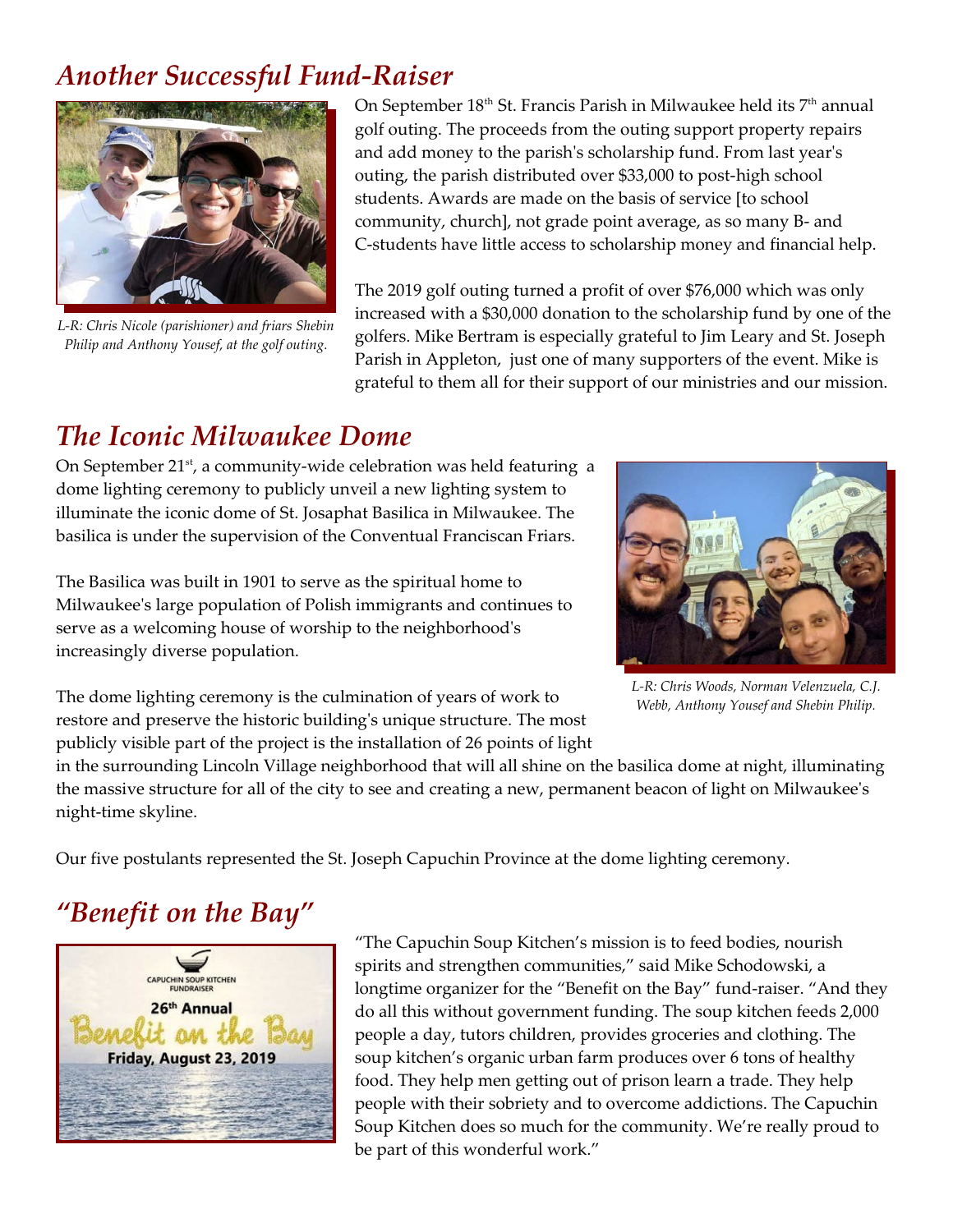### *We Saw You at the Benefit on the Bay*



#### *Don't Call Me a Saint?*



"An oft-quoted quip of Dorothy Day's was, 'Don't call me a saint. I don't want to be dismissed so easily.' Well, should I ever join the communion of saints, I would tell Dorothy: We didn't make you a saint. You did that to yourself! The first and only time a pope has addressed the U.S. Congress, you were one of the four pivotal persons in his speech. No one easily dismisses you, or your legacy. A legacy that lives on with vibrancy in your newspaper, in Catholic Worker houses, and in every person who knows there is too much work to do to feel hopeless, and no human being who can be labeled as the undeserving poor."

"Who makes a saint? After partaking in a very small role in the cause for canonization for Dorothy Day, the best answer I have is this: Through responding to the grace of God, we can make *ourselves* into saints. As such, neither my daughter, nor I, nor anyone formally working on Dorothy Day's canonization is making her a saint. Dorothy Day is a saint because she lived a life of heroic sanctity, just like most of us strive to do each day  $-$  or at least strive to do every couple of days." — *Mark Piper, transcriber of Dorothy Day's diaries.*